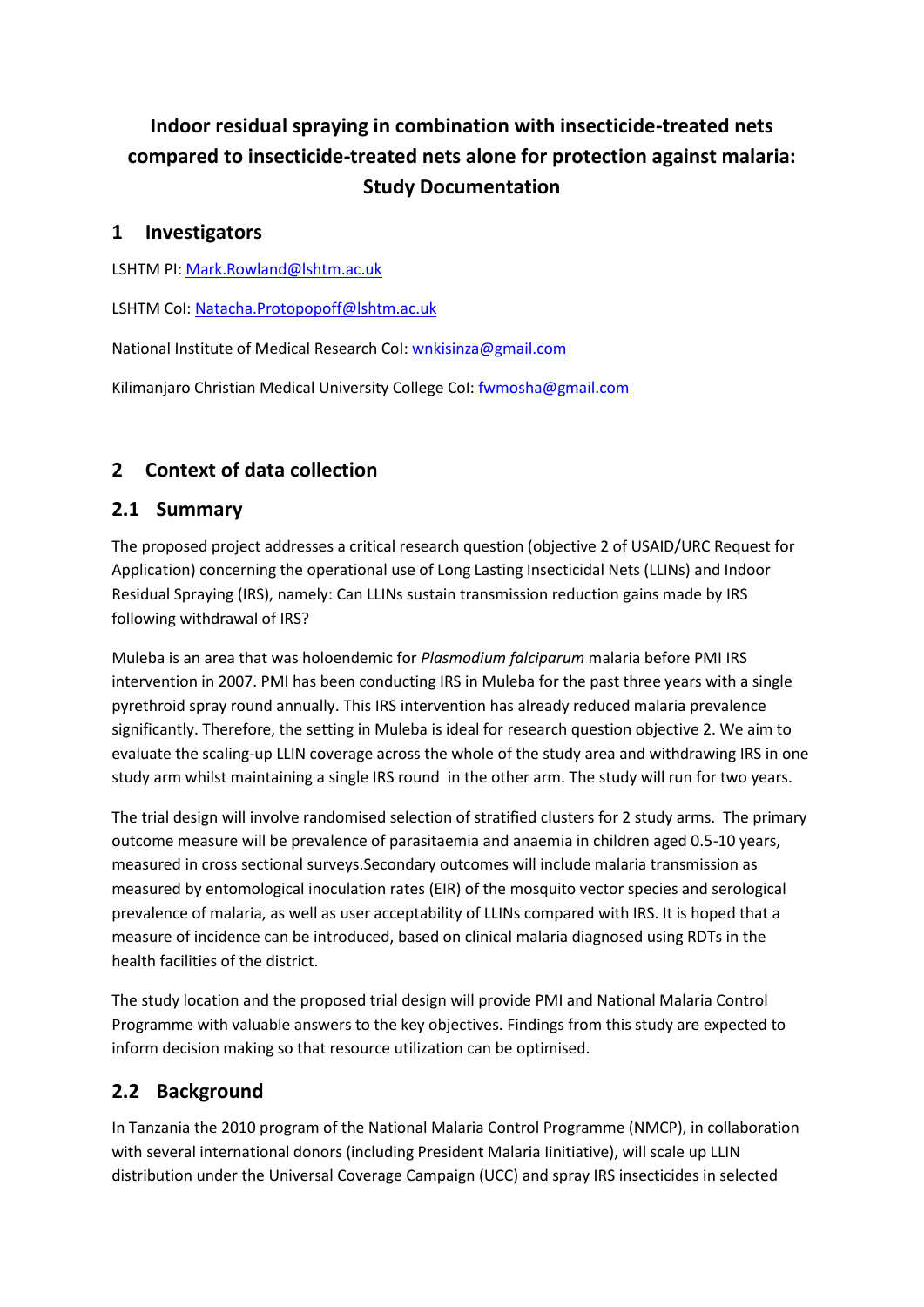regions with the highest malaria prevalence (USAID, 2009). The universal coverage campaign is scheduled to take place in Muleba district at the end of March 2011. Historically control programs have focussed either on IRS or ITN/LLINs. This trend is changing with ambitions towards elimination and we are to see implementation of both IRS and LLIN in several African countries under PMI. One potential control strategy involves using IRS in areas of high transmission to first reduce transmission to a low level before using LLINs to maintain the low parasite rates while withdrawing IRS. It is essential to conduct cluster randomised trials to determine whether LLINs at high coverage can provide a non inferior replacement of IRS after several cycles of the latter.

The results of the proposed trial will help inform PMI, the Tanzanian NMCP and other African Departments of Health of the potential benefits and detrimental effects of maintaining or introducing IRS alongside scaling up of LLIN distribution. The results will be beneficial to the study communities and similar populations in Tanzania and elsewhere. The study will also provide evidence regarding the cost and effectiveness of 1 round of IRS per year in comparison to scaling up LLINs.

## **2.3 Objectives**

The aim of this research is to determine whether it is necessary to maintain IRS once malaria transmission has been reduced or whether following the scaling-up of LLINs the IRS can be withdrawn and low transmission rates can be maintained equally well with LLINs alone. It will specifically address objective 2 of the RFA:

"Objective 2. In areas where one or more rounds of IRS have been carried out and malaria transmission has been reduced, can LLINs be used to sustain the transmission reduction gains made by IRS following the withdrawal of IRS?"

## **2.4 Basic Study Design:**

The study objective will be addressed as a two-arm cluster-randomised intervention trial.

Study arms:

Study arm A. Yr. 1: One round per annum of high coverage IRS and high coverage LLIN,

Yr. 2: One round per annum of high coverage IRS and high coverage LLIN.

Study arm B. Yr. 1: One round per annum of high coverage IRS and high coverage LLIN,

Yr. 2 – No IRS and high coverage LLIN.

The null hypothesis would be that the intervention arm in which IRS was withdrawn (Study arm B) is inferior to the reference arm in which IRS is retained (Study arm B). The alternative hypothesis is that the LLIN only arm (Study arm B) tis non-inferior to the LLIN plus IRS study arm (A), as demonstrated by a difference in prevalence of infection in the two study arms to be no more than a pre-specified margin. If IRS is eventually withdrawn programmatically from areas currently given IRS and LLIN universal coverage, this study would provide assurance that it would be safe to do so without endangering a return to higher transmission levels.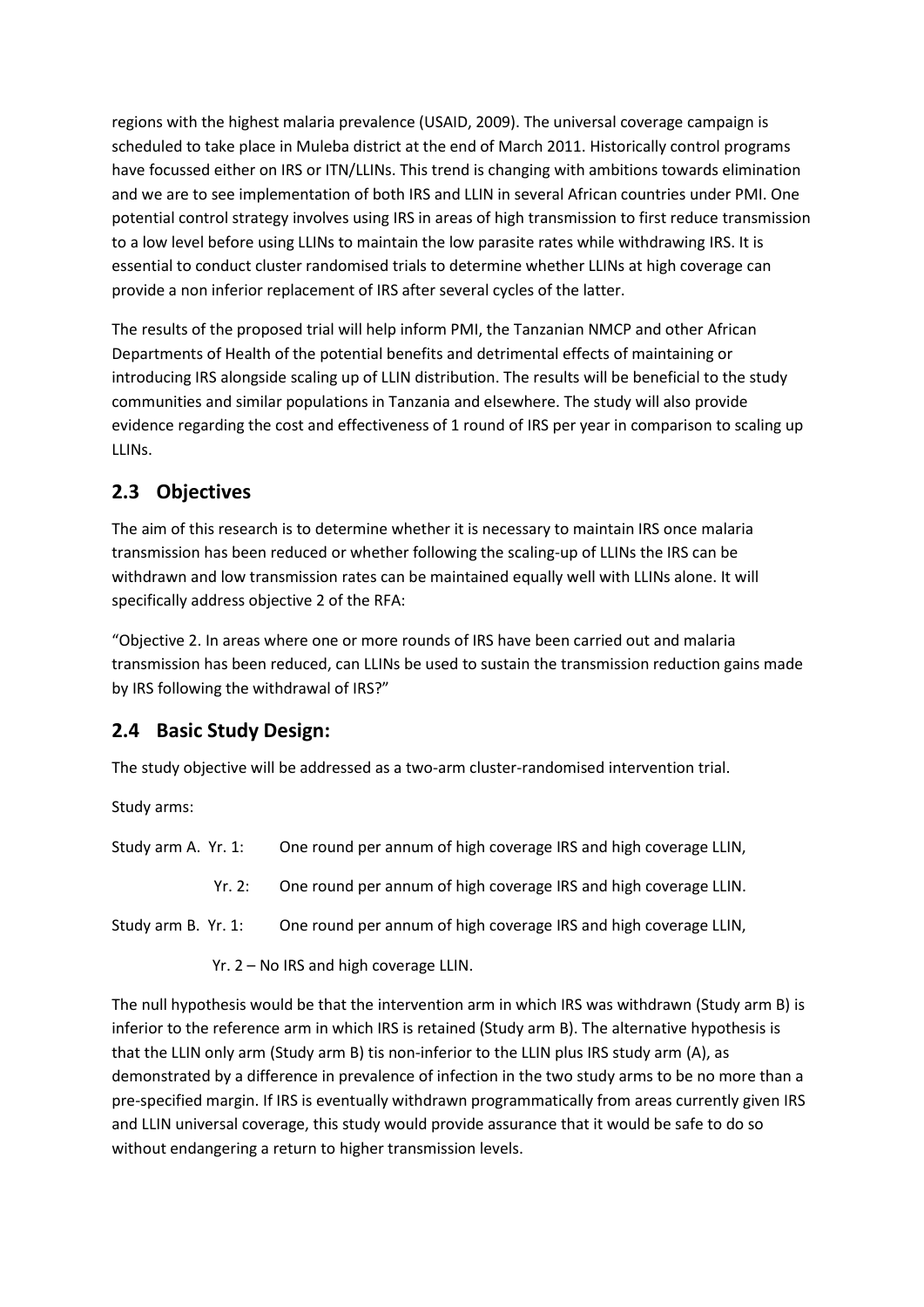#### **2.5 Outcomes:**

Primary outcomes:

- 1. Prevalence of malaria infection in children 0.5-10 years
- 2. Mean haemoglobin (g/dL) in children under 5 years.

Secondary outcomes:

- 1. Incidence of confirmed malaria episodes in children and adults through passive case detection at district health facilities
- 2. Sero-conversion rates
- 3. Entomological Inoculation Rate (EIR) for each mosquito vector species.
- 4. Relative population density for each mosquito vector species
- 5. Usage and perception of existing LLIN in baseline year
- 6. Evaluation of the Universal Coverage Campaign of LLIN
- 7. Perception and acceptance of IRS in baseline year
- 8. Usage and perception of LLIN in an environment of reduced IRS.
- 9. Detection and monitoring of resistance markers including *kdr*

#### **2.6 Specific objectives of the mosquito collection**

- To determine abundance and relative proportion of *Anopheles gambiae* and *An. funestus* sibling species between study arms
- To record differences in Entomological Inoculation Rate (EIR give the intensity of malaria transmission) between study arms

#### **3 Data collection methods**

#### **3.1 Protocols**

From April 2011, a series of 19 monthly entomological cross sectional surveys (seven in the baseline and twelve in the intervention year) were undertaken in the 20 clusters that were randomly selected in each arm of the study for the measurement of entomological outcomes. Each month, in eight randomly selected houses from each cluster, mosquito density was monitored using CDC light traps during one night. After obtaining informed consent from the family, a light trap was installed at the foot of a bed occupied by a family member sleeping under a treated or untreated bed net. Information was collected on house structure (type of wall and roof, presence of open eaves, ceiling and window screens), presence of livestock inside or outside the house, whether the house was sprayed, and bed net ownership and usage. Houses were randomly sub-sampled from the list of houses that had been sampled for the pre-ceding cross-sectional household survey. Mosquito collections were identified to species using a simplified morphological key adapted from Gillies and Coetzee, and subsequently tested by ELISA for detection of *Plasmodium falciparum*  circumsporozoite protein (Pf-CSP). A sub-sample of *An.gambiae* s.l. was tested using Real time PCR Taq Man assay to distinguish between the two sibling species *An.gambiae* s.s. and *An.arabiensis*.

The quality and coverage of IRS was investigated using the carbamate Insecticide Quantification Kit in the intervention year ( $IQK^{TM}$  [Innovative Vector Control Consortium,  $www.ivcc.com$ ]). Wall scrapings of prescribed area were taken from the living rooms and bedrooms of 368 households in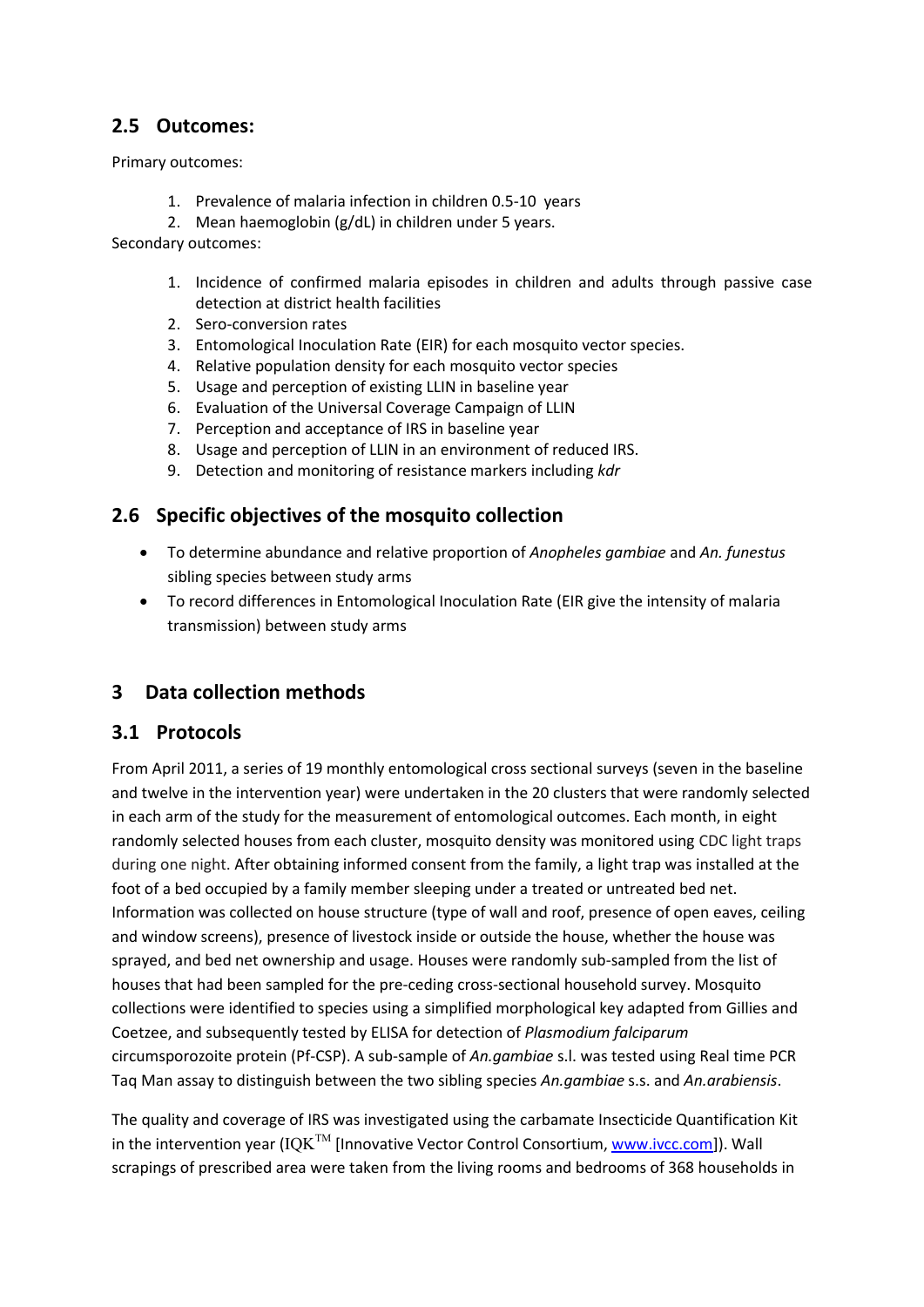April 2012 and 490 household in June 2012, respectively four months after the first spraying and one month after the second spraying. The concentration of bendiocarb residue on the wall was assessed by a colorimetric assay which reacts to the presence of insecticide.

Household data were collected using PendragonTM Forms (Pendragon Corporation Software, Libertyville, USA) on Personal Digital Assistants (PDA) and analysed using STATA™ (STATAcorp, Texas, USA, version 11.2). Mosquito data were collected on paper form, and double-entered into an access database.

### **4 Information on data files**

There are 4 data files:

- Two data files (one for the baseline collection and the second for the post intervention collection) at the household level the unique identifier is an aggregate including the round collection number (1 digit), the cluster number (2 digits) and the household number (3 digits).
	- o HH\_Muleba\_database\_entomo\_baseline\_2013\_for\_repository: 2313 records and 70 variables
	- o HH\_Muleba\_database\_entomo\_post\_2013\_for\_repository: 4192 records and 71 variables
- Two data files at mosquito level where the unique identifier is the mosquitoes. The database can be link with the household database using the round, cluster and the household number that also appear in the mosquito's database.
	- o Mosquito\_Muleba\_database\_entomo\_baseline\_2013\_for\_repository: 5862 records and 14 variables
	- o Mosquito\_Muleba\_database\_entomo\_post\_2013\_for\_repository: 4054 records and 14 variables

## **5 Data quality**

Paper forms have numbered and coded items to ensure straightforward and accurate data entry and processing. Quality control on paper forms and PDA was done by checking for missing data and completeness and internal consistency of responses. Electronic questionnaire had built in checks for missing data, implausible responses and internal consistency.

All quantitative data collected on paper forms were double-entered into an Access database independently by two data clerks. Validation to resolve any discrepancies in the data was performed by data manager.

#### **6 More information on the study**

The following publications are related to the study.

 West PA, Protopopoff N, Wright A, Kivaju Z, Tigererwa R, Mosha FW, Kisinza W, Rowland M, Kleinschmidt I: Indoor residual spraying in combination with insecticide-treated nets compared